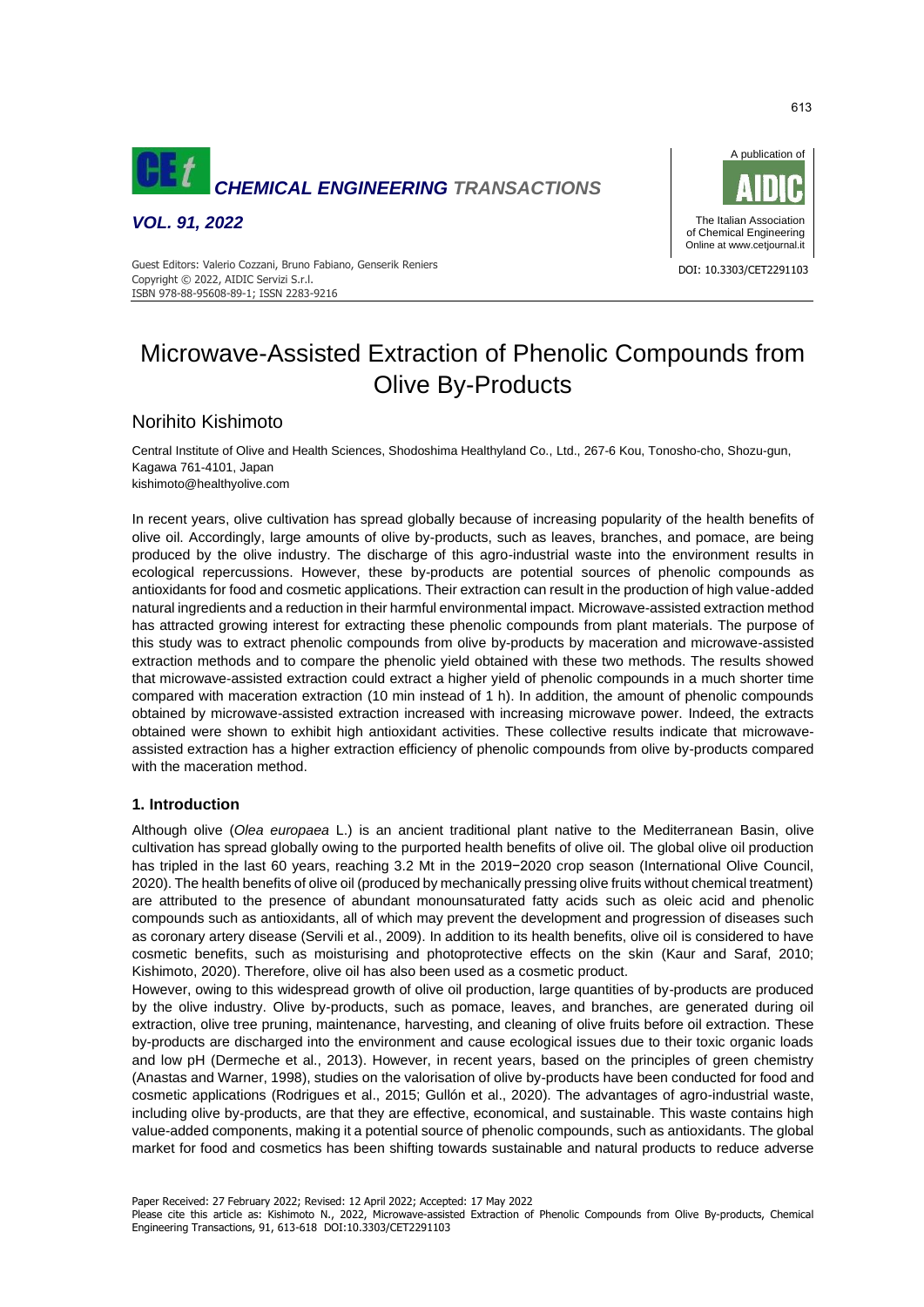effects on the environment and health. As olive by-products emerge from farming, it has been speculated that their extracts could be significant sources of green ingredients.

With a growing interest in green technology, microwave-assisted extraction technique features among the most promising modern methods for extracting valuable compounds from plant materials (Destandau et al., 2013; Ibrahim and Zaini, 2017), allowing faster treatment with better energy efficiency and reduced loss of quality attributes. The advantages of this technique are that less solvent is required, extraction time is drastically reduced, and extraction is performed at a relatively lower temperature compared with other techniques (Danlami et al., 2014). However, the efficiency of this technique depends on the operating conditions. The selection of the solvent is the most important factor affecting the yield of bioactive compounds in microwave-assisted extraction (Veggi et al., 2013). The use of water as a solvent has numerous benefits in green extraction methods, because water is not only inexpensive and environmentally friendly, but also non-flammable and nontoxic compared with organic solvents. In addition to its environmental advantages, water has physical features suitable for microwave-assisted extraction (Destandau et al., 2013). It has a high dipole moment and strongly absorbs the microwave energy, hence facilitating the heating process, increasing the polarity of the extracting solvent and/or allowing the sample to be heated. Highly localised heating close to the boiling point of water leads to the expansion and rupture of cell walls of plant materials, which is followed by the liberation of target compounds from the materials to the surrounding solvent.

The microwave-assisted extraction of phenolic compounds from olive leaves has previously been studied using different solvents, including water, methanol, ethanol, and acetone (Rafíee et al., 2011). However, the effects of power levels on the extraction of compounds from olive by-products, such as olive branches and pomace, but not leaves, and the functional properties of the obtained extracts, have not been examined. The present study aimed to evaluate the effectiveness of microwave-assisted extraction of phenolic compounds from olive by-products (leaves, branches, and pomace) under microwave irradiation at several microwave power levels compared with the conventional extraction method by maceration. The findings were discussed based on the phenolic yield and antioxidant activities of the extracts obtained using these two methods.

## **2. Materials and Methods**

#### **2.1 Materials**

Olive by-products such as leaves, branches, and pomace of the Mission cultivar were collected from Shodoshima Island (Kagawa, Japan). These by-products were shade-dried for one week and crushed (16 mesh). Gallic acid was purchased from FUJIFILM Wako Pure Chemical Corporation (Osaka, Japan).

#### **2.2 Maceration extraction**

Two grams of each dried material was blended with 100 mL water for different periods (0.5, 1, 2, 3, 4, 5, and 6 h) with agitation at 95 °C.

#### **2.3 Microwave-assisted extraction**

A household microwave oven (Panasonic NE-EH229, Osaka, Japan) was operated at different powers (150, 500, and 700 W). Two grams of each dried material was mixed with 100 mL water and then irradiated in the microwave (15 s power on, 15 s power off to avoid boiling) (Rafíee et al., 2011). The standard temperature of 95 °C was not maintained in this extraction method. Irradiation was performed for different durations (2, 4, 6, 8, 10, 12, and 15 min).

#### **2.4 Determination of total phenolic content**

The extracts obtained from both methods were filtered through a paper filter (ADVANTEC, No. 131). The total phenolic content (TPC) of the extract samples was determined using the Folin-Ciocalteu assay (Singleton et al., 1999) with some modifications. Briefly, 0.5 mL of the extract solution appropriately diluted with water was mixed with 0.5 mL of Folin-Ciocalteu reagent (Sigma-Aldrich, St. Louis, MO, USA), followed by the addition of 0.5 mL Na<sub>2</sub>CO<sub>3</sub> solution (10%) after 1 min. Subsequently, the mixture was incubated at 35 °C for 30 min, and its absorbance was measured at 700 nm. Gallic acid was used as the standard for the calibration curve. TPC was expressed as mg of gallic acid equivalent (GE)/g of dry weight (DW).

#### **2.5 Determination of antioxidant activities**

The free radical-scavenging activity of the extracts was measured using the 1,1-diphenyl-2-picrylhydrazyl (DPPH) Antioxidant Assay Kit (Dojindo Laboratories, Kumamoto, Japan), according to the manufacturer's instructions (Shimamura et al., 2014). DPPH radical-scavenging activity was expressed as μmol Trolox equivalent (TE)/g of DW using the standard Trolox curve.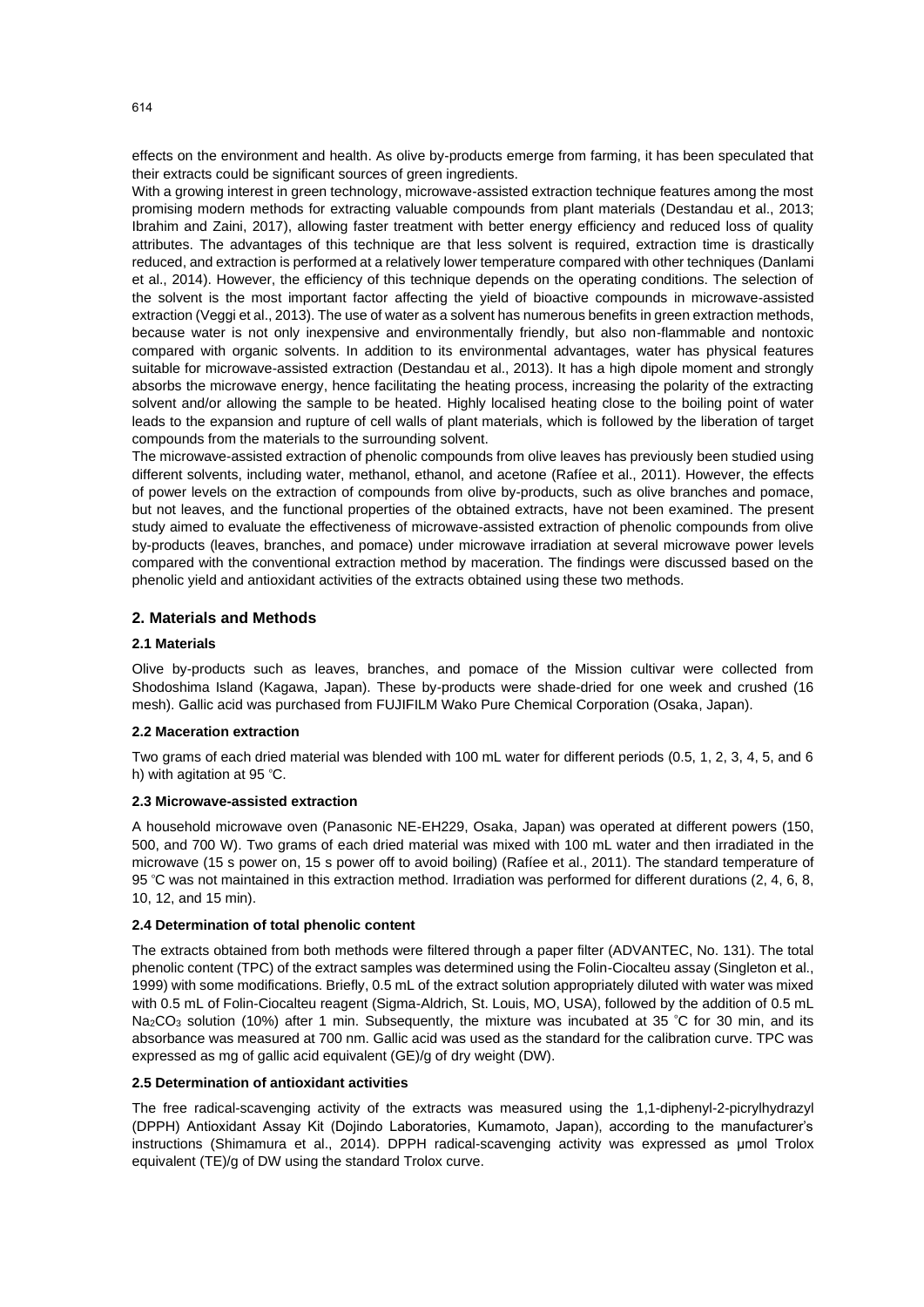The levels of superoxide dismutase (SOD)-like activity in the extracts were measured using the SOD Assay Kit-WST (Dojindo Laboratories), according to the manufacturer's instructions. Briefly, in a 96-well plate, 20 μL of sample solution was added to the sample and blank 2 well, and 20 µL of water was added to blank 1 and blank 3 wells. Then, 200 μL of WST working solution was added to each well. After mixing, 20 μL of dilution buffer was added to blank 2 and blank 3 wells, and 20 μL of enzyme working solution (15 μL of enzyme mixed with 2.5 mL dilution buffer) was added to the sample and blank 1 well. The plate was incubated at 37 °C for 20 min, and the absorbance was determined at 450 nm using a microplate reader (SH-9000Lab; Corona Electronic, Co., Ltd., Japan). The SOD-like activity was calculated using the following equation:

SOD-like activity (inhibition rate %) =  $\{[(\text{Ablankt - Ablank3}) - (\text{Asample - Ablank2})]/(\text{Ablankt - Ablank3})\} \times 100$ 

where A<sub>blank1</sub>, A<sub>blank2</sub>, A<sub>blank3</sub>, and A<sub>sample</sub> are the absorbance values of blank1, blank2, blank3, and the sample, respectively.

#### **2.6 Statistical analysis**

Data are presented as the mean ± standard deviation (SD) from three replicates. The statistical significance of differences between the two groups was analysed using the Student's *t*-test in Microsoft Excel. The Tukey-Kramer test in Microsoft Excel was used to identify significant differences among the means of multiple groups. The data were analysed by one-way analysis of variance, followed by the Tukey-Kramer test in Microsoft Excel. Statistical significance was set at  $p < 0.05$ . Pearson's correlation coefficient in Microsoft Excel was used to determine a significant linear relationship between TPC and antioxidant activity.

## **3. Results and Discussion**

#### **3.1 Maceration extraction of phenolic compounds from olive by-products**

The total concentrations of phenolic compounds in different extracts of olive by-products (leaves, branches, and pomace) obtained through maceration extraction were compared over a 6 h period in order to evaluate the efficiency of extraction (Table 1). The total phenolic content (TPC) was significantly different among the extracts, or even in the same type of extract obtained through different extraction durations. The olive leaf extract exhibited the highest TPC, and the olive pomace extract had the lowest. The TPC values of all extracts reached a plateau at 1 h after extraction.

| Time (h) | Olive leaf extract           | Olive branch extract         | Olive pomace extract        |
|----------|------------------------------|------------------------------|-----------------------------|
| 0.5      | $31.8 \pm 0.5$ aA            | $4.0 \pm 0.4$ b <sup>A</sup> | $2.5 \pm 0.1$ <sup>cA</sup> |
| 1        | $35.3 \pm 0.5$ aAB           | $6.0 \pm 0.6$ <sup>bB</sup>  | $2.8 \pm 0.1$ cB            |
| 2        | $35.5 \pm 0.5$ <sup>aB</sup> | $6.6 \pm 0.3^{bB}$           | $2.9 \pm 0.1$ cB            |
| 3        | $38.7 \pm 3.3$ <sup>aB</sup> | $6.8 \pm 0.4^{bB}$           | $2.9 \pm 0.1$ cB            |
| 4        | $37.2 \pm 2.0$ <sup>aB</sup> | $6.9 \pm 0.3$ bB             | $2.9 \pm 0.1$ cB            |
| 5        | $38.0 \pm 2.1$ <sup>aB</sup> | $7.0 \pm 0.6$ <sup>bB</sup>  | $2.8 \pm 0.1$ cB            |
| 6        | $38.0 \pm 1.8$ aB            | $7.1 \pm 0.4^{bB}$           | $2.9 \pm 0.1$ cB            |

*Table 1: TPCs (mg GE/g DW) of extracts prepared by maceration extraction.*

a<sup>-c</sup>Values are significantly different at the same heating time ( $p < 0.05$ ).

<sup>A,B</sup>Values are significantly different in the same extract ( $p < 0.05$ ).

#### **3.2 Microwave-assisted extraction of phenolic compounds from olive by-products**

The total concentrations of phenolic compounds extracted from olive by-products under microwave irradiation at different power levels (150, 500, and 700 W) for 15 min were evaluated (Table 2−4) and then compared to those extracted by maceration. The TPC values of these extracts increased with increasing microwave power. The TPC values increased with increasing extraction time as well, but reached a plateau at 10 min after extraction, regardless of the microwave power level used. These phenolic compound extraction rates were similar to those reported in a previous study (Rafíee et al., 2011). The total amount of phenolic compounds extracted from the olive leaves under microwave irradiation at 150 W was similar to the amount extracted in a previous study (Rafíee et al., 2011). The TPC value of the extracts prepared under microwave irradiation at 500 and 700 W for 10 min were 1.7−2.0 and 2.1−2.7 times that at 150 W for 10 min, respectively.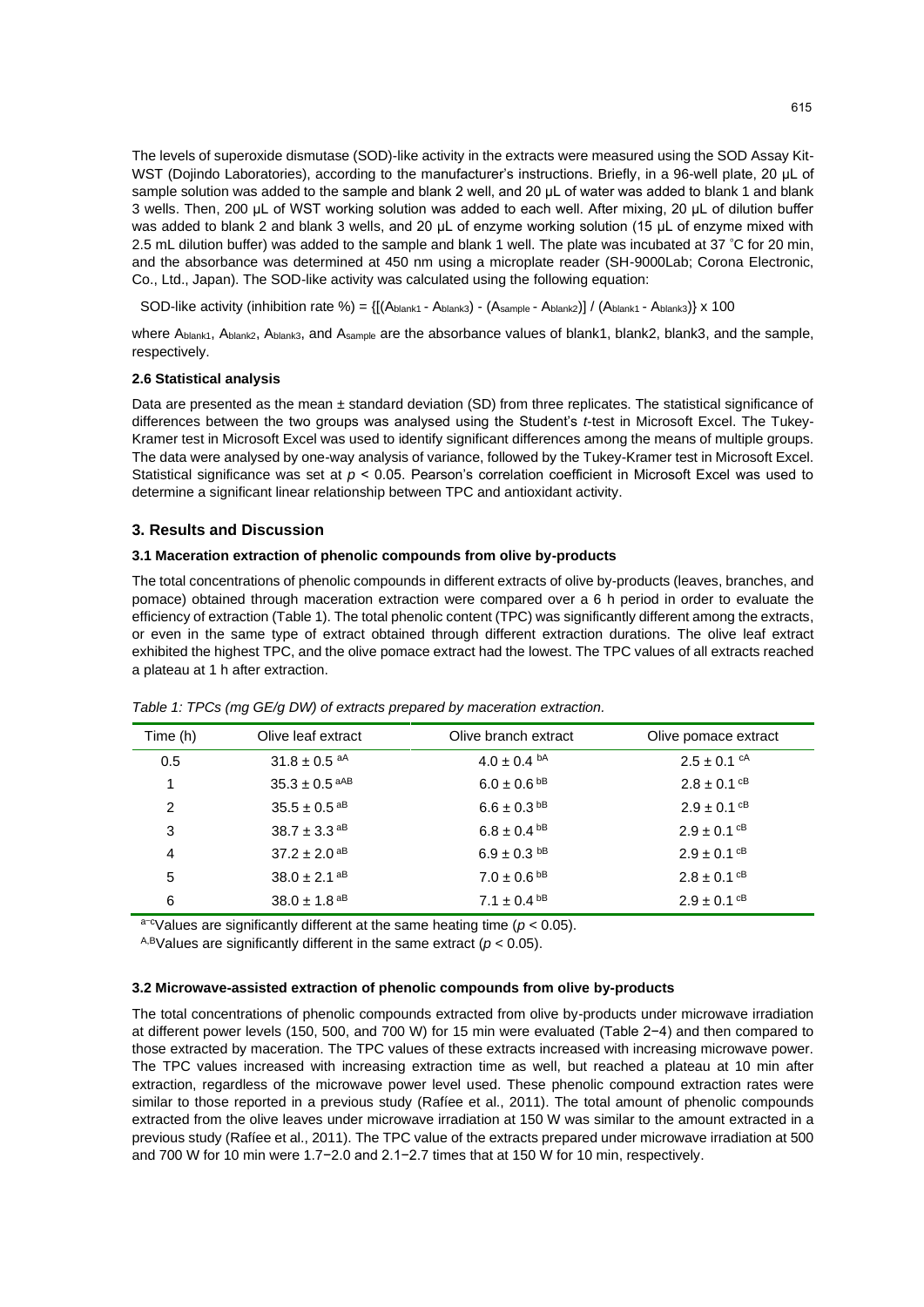|            | Microwave power levels       |                              |                              |
|------------|------------------------------|------------------------------|------------------------------|
| Time (min) | 150 W                        | 500 W                        | 700 W                        |
| 2          | 19.0 $\pm$ 0.8 <sup>aA</sup> | $23.2 \pm 2.2$ <sup>bA</sup> | 33.1 $\pm$ 1.3 <sup>cA</sup> |
| 4          | $26.6 \pm 1.2$ aB            | $39.9 \pm 2.4$ <sup>bB</sup> | $48.8 \pm 4.2$ cB            |
| 6          | $29.8 \pm 1.6$ aBC           | $47.2 \pm 3.1$ <sup>bB</sup> | $58.8 \pm 4.9$ cC            |
| 8          | $35.2 \pm 1.2$ aC            | $57.0 \pm 1.9$ bC            | 70.1 $\pm$ 4.5 <sup>cD</sup> |
| 10         | $40.4 \pm 2.3$ aCD           | 68.1 $\pm$ 2.6 <sup>bD</sup> | $83.3 \pm 2.0$ cE            |
| 12         | $44.2 \pm 5.1$ <sup>aD</sup> | $74.4 \pm 3.0^{ bD}$         | 91.4 $\pm$ 1.5 <sup>cE</sup> |
| 15         | $43.3 \pm 3.3$ aD            | $72.6 \pm 4.3$ bD            | $90.6 \pm 2.8$ cE            |

*Table 2: TPCs (mg GE/g DW) of olive leaf extracts prepared by microwave-assisted extraction.*

a<sup>-c</sup>Values are significantly different for the same treatment duration ( $p < 0.05$ ).

 $A$ <sup>-E</sup>Values are significantly different at the same power level ( $p < 0.05$ ).

|                   | Microwave power levels |                             |                             |
|-------------------|------------------------|-----------------------------|-----------------------------|
| Time (min)        | 150 W                  | 500 W                       | 700 W                       |
| 2                 | $3.7 \pm 0.1$ aA       | $4.9 \pm 0.1$ <sup>bA</sup> | $7.7 \pm 0.2$ <sup>cA</sup> |
| 4                 | $4.5 \pm 0.1$ aB       | $8.6 \pm 0.3$ <sup>bB</sup> | $10.6 \pm 0.3$ cB           |
| 6                 | $5.3 \pm 0.1$ aC       | $9.7 \pm 0.1$ bC            | $12.8 \pm 0.4$ cC           |
| 8                 | $6.2 \pm 0.1$ aD       | $11.6 \pm 0.2$ bD           | $16.1 \pm 0.2$ cD           |
| 10                | $7.2 \pm 0.3$ aE       | $13.8 \pm 0.4$ bE           | $18.2 \pm 0.4$ cE           |
| $12 \overline{ }$ | $7.6 \pm 0.1$ aE       | $14.0 \pm 0.3$ bE           | $18.8 \pm 0.3$ cE           |
| 15                | $7.6 \pm 0.2$ aE       | $13.6 \pm 0.8$ bE           | $18.9 \pm 0.2$ cE           |

*Table 3: TPCs (mg GE/g DW) of olive branch extracts prepared by microwave-assisted extraction.*

a<sup>-c</sup>Values are significantly different for the same treatment duration ( $p < 0.05$ ).

 $A-E$ Values are significantly different at the same power level ( $p < 0.05$ ).

|                   | Microwave power levels       |                             |                             |
|-------------------|------------------------------|-----------------------------|-----------------------------|
| Time (min)        | 150 W                        | 500 W                       | 700 W                       |
| 2                 | $0.8 \pm 0.1$ aA             | $1.5 \pm 0.1$ <sup>bA</sup> | $2.2 \pm 0.1$ <sup>cA</sup> |
| 4                 | $1.3 \pm 0.1$ <sup>aB</sup>  | $2.8 \pm 0.1$ bB            | $3.6 \pm 0.2$ cB            |
| 6                 | $1.7 \pm 0.1$ aC             | $3.6 \pm 0.1$ bc            | $5.0 \pm 0.3$ cc            |
| 8                 | $2.2 \pm 0.1$ <sup>aD</sup>  | $4.6 \pm 0.2$ bD            | $6.9 \pm 0.3$ cD            |
| 10                | $2.9 \pm 0.1$ aE             | $5.7 \pm 0.2$ bE            | $7.7 \pm 0.3$ cE            |
| $12 \overline{ }$ | $3.1 \pm 0.1$ aE             | $5.9 \pm 0.4$ bE            | $7.9 \pm 0.4$ cE            |
| 15                | $3.1 \pm 0.1$ a <sup>E</sup> | $6.0 \pm 0.3$ <sup>bE</sup> | $7.9 \pm 0.4$ cE            |

*Table 4: TPCs (mg GE/g DW) of olive pomace extracts prepared by microwave-assisted extraction.*

a<sup>-c</sup>Values are significantly different for the same treatment duration ( $p < 0.05$ ).

 $A$ -EValues are significantly different at the same power level ( $p < 0.05$ ).

In comparison of these two extraction methods, the values of TPC in all extracts obtained by microwave-assisted extraction for 10 min were higher than those obtained by maceration extraction for 1 h. The TPC values of the olive leaf, branch, and pomace extracts prepared under microwave irradiation at 150, 500, and 700 W for 10 min were 1.0−1.2, 1.9−2.3 and 2.4−3.0 times those of the extracts prepared by maceration extraction for 1 h, respectively. This enhancing effect on phenolic extraction by the microwave-assisted method may be due to the destruction of plant material after microwave treatment (Zhang et al., 2008). Microwave treatment is thought to cause a rapid increase in temperature and pressure inside the plant material which promotes cell rupture and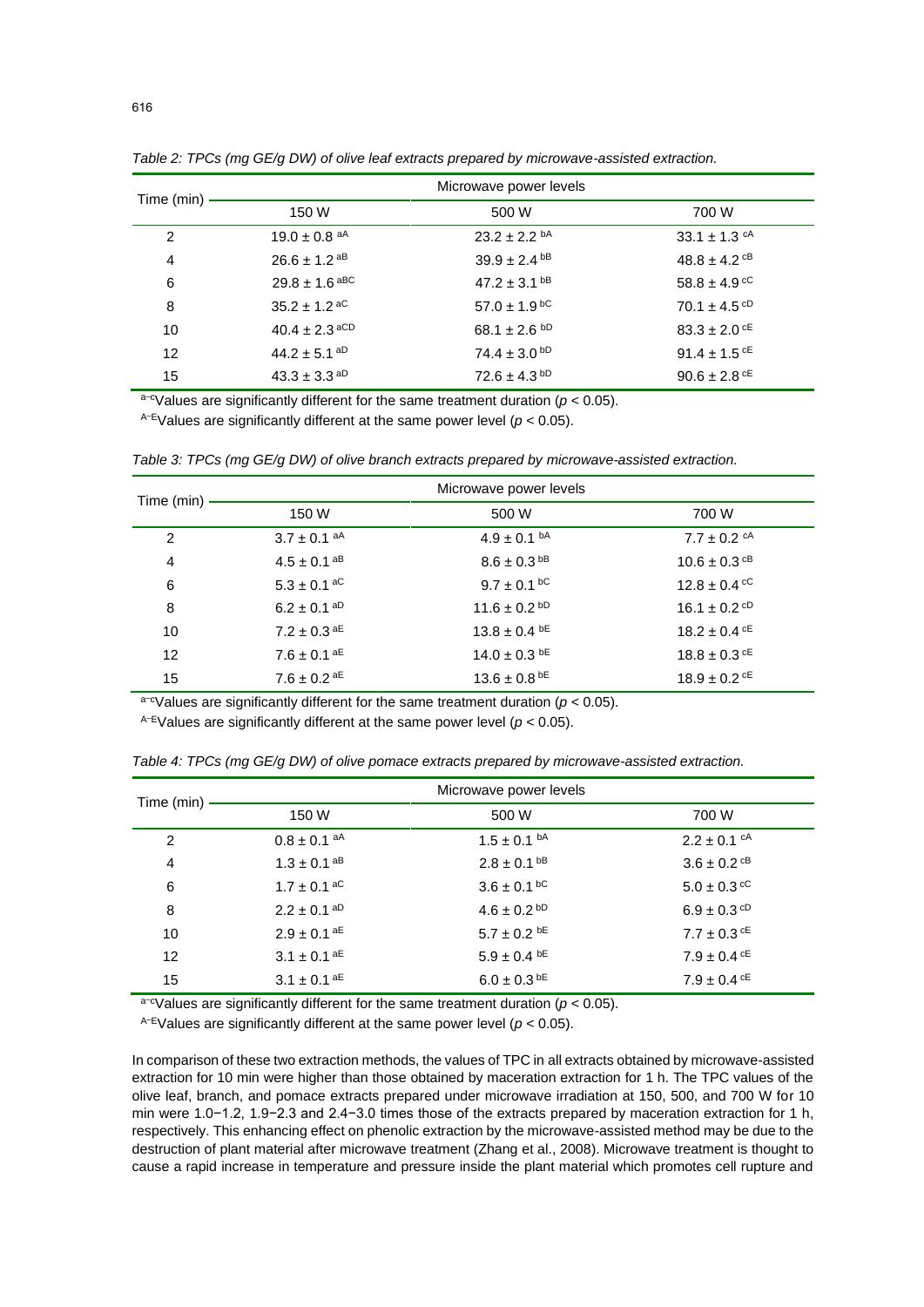the consequent release of phenolic compounds into the surrounding solvent. These results indicate that the microwave-assisted method has higher extraction efficiency with dramatically reduced extraction time, resulting in its consideration as an appropriate alternative for conventional maceration method, for the extraction of phenolic compounds from olive by-products.

#### **3.3 Comparison of antioxidant capacity of the extracts prepared by maceration and microwaveassisted extraction methods**

In general, many phenolic compounds have the potential to function as antioxidants by scavenging or stabilising free radicals involved in oxidative processes through hydrogenation or complexation with oxidising species (Rietjens et al., 2007). The antioxidant capacities of olive leaf, branch, and pomace extracts obtained by maceration extraction for 1 h, and microwave-assisted extraction at different microwave power levels for 10 min, were investigated. The extracts with different TPC levels exhibited DPPH radical-scavenging (Table 5) and SOD-like activities (Table 6). In addition, highly positive correlations were also found between the TPC value and the DPPH radical-scavenging activity or SOD-like activity in all extracts. These results suggest that the olive extracts obtained by these two extraction methods have potential bioactive properties with antioxidant capacities, which depend on the concentrations of total phenolic compounds in the extracts.

*Table 5: DPPH radical-scavenging activities (μmol TE/g DW) of extracts prepared by the different extraction methods.*

| Extraction method<br>and coefficient of<br>correlation $(r)$ | Olive leaf extract             | Olive branch extract         | Olive pomace extract         |
|--------------------------------------------------------------|--------------------------------|------------------------------|------------------------------|
| Maceration                                                   | $285.8 \pm 19.0$ aA            | 66.7 $\pm$ 2.5 <sup>bA</sup> | $23.7 \pm 2.0$ <sup>cA</sup> |
| Microwave at 150 W                                           | $330.1 + 13.4$ <sup>aA</sup>   | $71.3 \pm 8.8$ <sup>bA</sup> | $25.4 \pm 1.3$ <sup>cA</sup> |
| Microwave at 500 W                                           | 645.8 $\pm$ 14.3 <sup>aB</sup> | $100.7 + 14.1^{bB}$          | $42.8 \pm 3.0$ cB            |
| Microwave at 700 W                                           | $721.7 \pm 39.1$ aC            | $170.7 \pm 10.3$ bc          | $63.6 \pm 6.0$ cC            |
|                                                              | $0.987*$                       | $0.971*$                     | $0.989*$                     |

 $a-c$ Values are significantly different for the same treatment duration ( $p < 0.05$ ).

A<sup>-C</sup>Values are significantly different for the same extract ( $p < 0.05$ ).

\*Pearson's correlation coefficient between DPPH radical-scavenging activity and TPC (*p* < 0.05).

| Extraction method<br>and coefficient of<br>correlation $(r)$ | Olive leaf extract           | Olive branch extract         | Olive pomace extract         |
|--------------------------------------------------------------|------------------------------|------------------------------|------------------------------|
| Maceration                                                   | 63.0 $\pm$ 1.2 <sup>aA</sup> | $18.4 \pm 3.5$ <sup>bA</sup> | $9.8 \pm 0.9$ <sup>cA</sup>  |
| Microwave at 150 W                                           | 66.3 ± 2.2 <sup>aA</sup>     | $25.1 \pm 1.5^{bA}$          | 11.5 $\pm$ 0.8 <sup>cA</sup> |
| Microwave at 500 W                                           | $76.0 \pm 0.8$ <sup>aB</sup> | $43.9 \pm 4.1$ <sup>bB</sup> | $17.3 \pm 2.0$ <sup>cB</sup> |
| Microwave at 700 W                                           | 99.0 $\pm$ 0.6 <sup>aC</sup> | $55.3 \pm 2.4$ bC            | $32.0 \pm 1.3$ cC            |
|                                                              | $0.951*$                     | $0.986*$                     | $0.952*$                     |

a-cValues are significantly different for the same treatment duration ( $p < 0.05$ ).

A<sup>-C</sup>Values are significantly different for the same extract ( $p < 0.05$ ).

\*Pearson's correlation coefficient between SOD-like activity and TPC (*p* < 0.05).

#### **4. Conclusions**

The results of this study demonstrated that microwave-assisted extraction was more effective than maceration extraction for the extraction of phenolic compounds from olive by-products (leaves, branches, and pomace). The phenolic yields were higher via microwave-assisted extraction than via maceration extraction, and this further increased with increasing microwave power. The phenolic compound content in the extracts obtained by microwave-assisted extraction at 500 and 700 W was over twice of that in the extracts obtained by maceration extraction. Moreover, the phenolic yields in microwave-assisted and maceration extractions reached a plateau after 10 min and 1 h, respectively, indicating that microwave-assisted extraction was able to extract phenolic